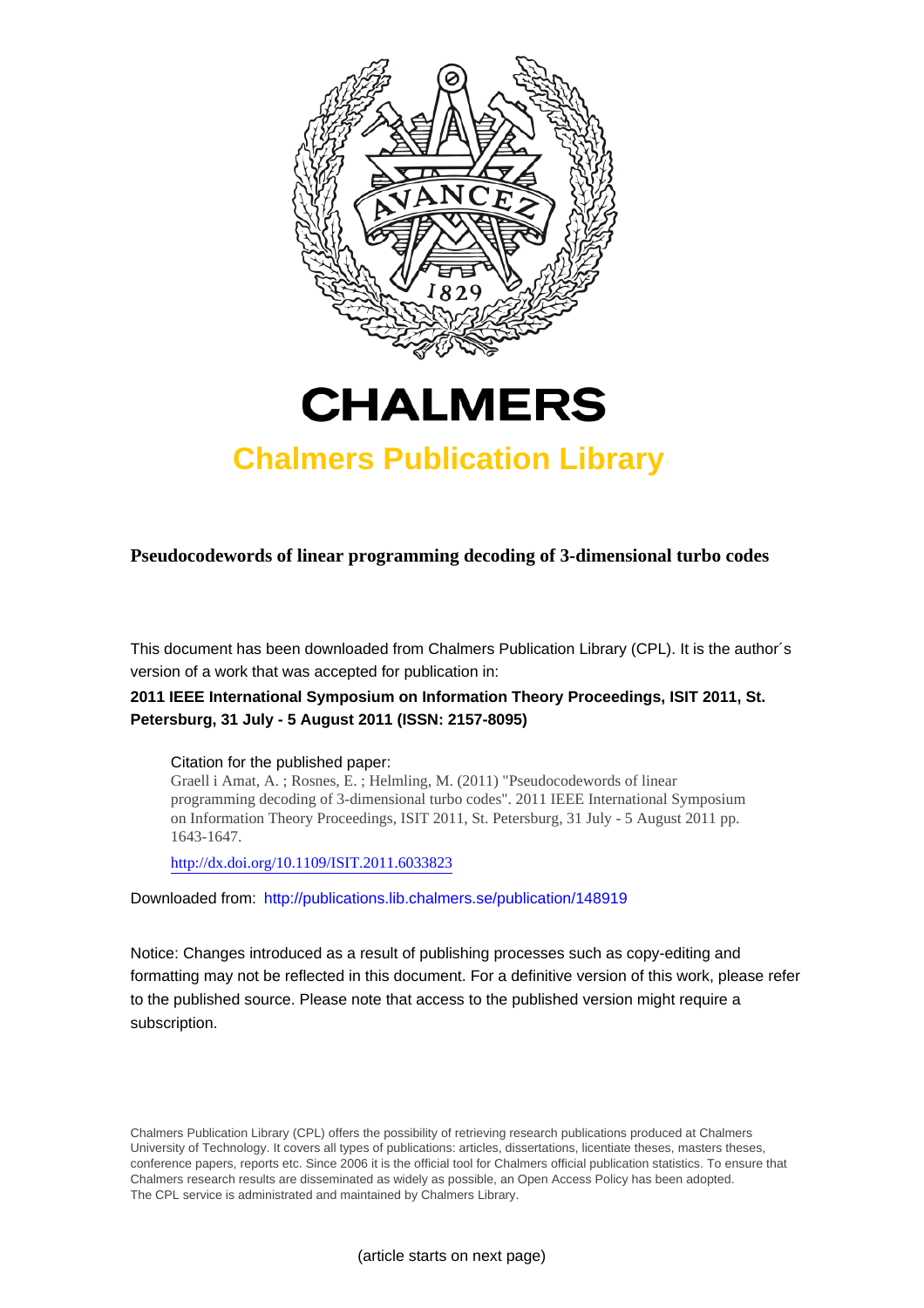# Pseudocodewords of Linear Programming Decoding of 3-Dimensional Turbo Codes

Eirik Rosnes<sup>†</sup>, Michael Helmling<sup>‡</sup>, and Alexandre Graell i Amat<sup>§</sup> †Department of Informatics, University of Bergen, N-5020 Bergen, Norway

Email: eirik@ii.uib.no

‡Department of Mathematics, University of Kaiserslautern, 67663 Kaiserslautern, Germany Email: helmling@mathematik.uni-kl.de

§Department of Signals and Systems, Chalmers University of Technology, Gothenburg, Sweden Email: alexandre.graell@chalmers.se

*Abstract***—In this work, we consider pseudocodewords of (relaxed) linear programming (LP) decoding of** 3**-dimensional turbo codes (**3**D-TCs), recently introduced by Berrou** *et al.***. Here, we consider binary** 3**D-TCs while the original work of Berrou** *et al.* **considered double-binary codes. We present a relaxed LP decoder for** 3**D-TCs, which is an adaptation of the relaxed LP decoder for conventional turbo codes proposed by Feldman in his thesis. The vertices of this relaxed polytope are the pseudocodewords. We show that the support set of any pseudocodeword is a stopping set of iterative decoding of** 3**D-TCs using maximum** *a posteriori* **constituent decoders on the binary erasure channel. Furthermore, we present a numerical study of small block length** 3**D-TCs, which shows that typically the minimum pseudoweight (on the additive white Gaussian noise (AWGN) channel) is smaller than both the minimum distance and the stopping distance. In particular, we performed an exhaustive search over all interleaver pairs in the** 3**D-TC based on quadratic permutation polynomials over integer rings with a quadratic inverse. The search shows that the best minimum AWGN pseudoweight is significantly smaller than the best minimum distance.**

#### I. INTRODUCTION

Turbo codes (TCs) have gained considerable attention since their introduction by Berrou *et al.* in 1993 [1] due to their near-capacity performance and low decoding complexity. The conventional TC is a parallel concatenation of two identical recursive systematic convolutional encoders separated by a pseudorandom interleaver. To improve the performance of TCs in the error floor region, hybrid concatenated codes (HCCs) can be used. In [2], a powerful HCC nicknamed 3 dimensional turbo code (3D-TC) was introduced. The coding scheme consists of a conventional turbo encoder and a *patch*, where a fraction  $\lambda$  of the parity bits from the turbo encoder are post-encoded by a third rate-1 encoder. The value of  $\lambda$ can be used to trade-off performance in the waterfall region with performance in the error floor region. As shown in [2], this coding scheme is able to provide very low error rates for a wide range of block lengths and code rates at the expense of a small increase in decoding complexity with respect to conventional TCs. In a very recent work [3], an in-depth performance analysis of 3D-TCs was conducted. Stopping sets for 3D-TCs were treated in [4, 5].

Feldman *et al.* [6] recently considered the use of linear programming (LP) to decode binary linear codes. The obvious polytope for LP decoding is the convex hull of all codewords, in which case LP decoding is equivalent to maximumlikelihood (ML) decoding. However, in general, the convex hull has a description complexity that is exponential in the codeword length. Thus, Feldman *et al.* [6] proposed a relaxed polytope which contains all valid codewords as vertices, but also additional noncodeword vertices. The vertices of the relaxed polytope are basically what the authors called *pseudocodewords* in [6].

Relaxed LP decoding of conventional TCs was first described by Feldman in his thesis [7]. In [8], it was shown that the set of points from the relaxed polytope (as described by Feldman in [7]) where all entries are rational numbers is equal to the set of all pseudocodewords of all finite graph covers of the TC factor graph. Also, a many-to-one correspondence between pseudocodewords and stopping sets for turbo decoding on the binary erasure channel (BEC), as originally defined in [9], was observed. The many-to-one correspondence can be described as follows. The support set of any (graphcover) pseudocodeword, i.e., the set of nonzero coordinates, is a stopping set, as defined in [9], and for any stopping set there is a pseudocodeword with support set equal to the stopping set.

Expressions for the *pseudoweight* on the BEC, the binary symmetric channel (BSC), and the additive white Gaussian noise (AWGN) channel are given in [10, 11]. The pseudoweight is the equivalent of the Hamming weight on the BEC and the BSC, and the equivalent of the squared Euclidean distance on the AWGN channel, when LP decoding and *not* ML decoding is performed. Computing the exact value of the minimum pseudoweight on any channel (possibly besides the BEC) is very hard, and the exact value is not known even for the well-known (155, 64, 20) Tanner code from [12]. The best upper bound is 16.4037, found using the search algorithm from [13].

E. Rosnes was funded by the Norwegian Research Council under Grants 174982 and 183316. M. Helmling was funded by the Center of Computational and Mathematical Modelling of the University of Kaiserslautern. A. Graell i Amat was supported by the P36604-1 MAGIC project, funded by the Swedish Agency for Innovation Systems (VINNOVA).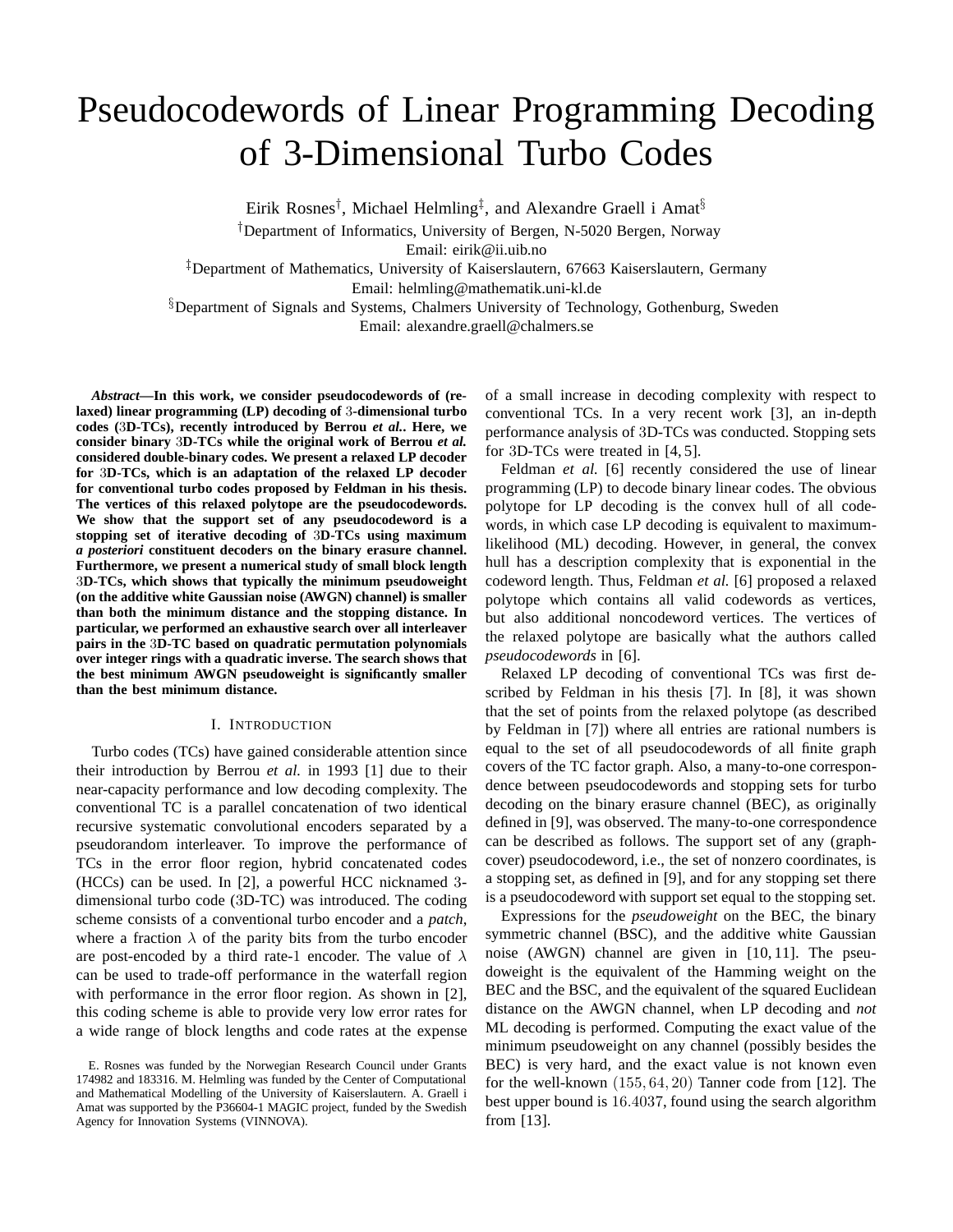

Fig. 1. 3D turbo encoder. A fraction  $\lambda$  of the parity bits from both constituent encoders  $C_a$  and  $C_b$  are grouped by a parallel/serial multiplexer, permuted by interleaver  $\Pi_c$ , and encoded by the rate-1 post-encoder  $C_c$ .

In this work, we adapt the definition of a pseudocodeword for a conventional TC from [8] to 3D-TCs. Furthermore, we show by several examples and by computer search that typically the minimum AWGN pseudoweight, denoted by  $w_{\min}^{\text{AWGN}}$ , is smaller than both the minimum distance  $d_{\min}$  and the stopping distance  $h_{\min}$  for these codes.

#### II. CODING SCHEME

A block diagram of the 3D-TC is depicted in Fig. 1. The information data sequence  $\bf{u}$  of length K bits is encoded by a binary conventional turbo encoder. By a conventional turbo encoder we mean the parallel concatenation of two identical rate-1 recursive convolutional encoders, denoted by  $C_a$  and  $C_b$ , respectively. Here  $C_a$  and  $C_b$  are 8-state recursive convolutional encoders with generator polynomial  $g(D)$  =  $(1 + D + D^3)/(1 + D^2 + D^3)$ , i.e., the 8-state constituent encoder specified in the 3GPP/UMTS standard [14]. The code sequences of  $C_a$  and  $C_b$  are denoted by  $x_a$  and  $x_b$ , respectively. We also denote by  $x^{TC}$  the codeword obtained by alternating bits from  $x_a$  and  $x_b$ . A fraction  $\lambda$  ( $0 \le \lambda \le 1$ ), called the *permeability rate*, of the parity bits from  $x^{\text{TC}}$  are permuted by interleaver  $\Pi_c$  (of length  $N_c = 2\lambda K$ ), and encoded by an encoder of unity rate  $C_c$ , called the *patch* or the *post-encoder* [2]. This can be properly represented by a puncturing pattern **p** applied to  $x^{TC}$  (see Fig. 1) of period  $N_{\rm p}$  containing  $\lambda N_{\rm p}$  ones (where a one means that the bit is not punctured). The fraction  $1 - \lambda$  of parity bits which are not encoded by  $C_c$  is sent directly to the channel. Equivalently, this can be represented by a puncturing pattern  $\bar{p}$ , the complement of p. We denote by  $x_c$  the code sequence of  $C_c$ . Also, we denote by  $\mathbf{x}_a^{\text{ch}}$  and  $\mathbf{x}_b^{\text{ch}}$  the *sub-codewords* of  $x_a$  and  $x_b$ , respectively, sent directly to the channel, and by  $\mathbf{x}^{\text{ch}}$  the codeword obtained by alternating bits from  $\mathbf{x}_{\text{a}}^{\text{ch}}$  and  $\mathbf{x}_{\mathrm{b}}^{\mathrm{ch}}$ . Likewise, we denote by  $\mathbf{x}_{\mathrm{a}}^{\mathrm{p}}$  and  $\mathbf{x}_{\mathrm{b}}^{\mathrm{p}}$  the *sub-codewords* of  $x_a$  and  $x_b$ , respectively, encoded by  $C_c$ , and by  $x^p$  the codeword obtained by alternating bits from  $\mathbf{x}_{a}^{p}$  and  $\mathbf{x}_{b}^{p}$ . Finally, the information sequence and the code sequences  $x^{ch}$  and  $x_c$ are multiplexed to form the code sequence  $x$ , of length  $N$  bits, transmitted to the channel. Note that the overall nominal code rate of the 3D-TC is  $R = K/N = 1/3$ , the same as for the conventional TC without the patch. Higher code rates can be obtained either by puncturing  $x^{ch}$  or by puncturing the output of the patch,  $x_c$ .

In [2], regular puncturing patterns of period  $2/\lambda$  were considered for p. For instance, if  $\lambda = 1/4$ , every fourth bit from each of the encoders of the outer TC are encoded by encoder  $C_c$ . The remaining bits are sent directly to the channel, and it follows that  $p = [11000000]$  and  $\bar{p} = [00111111]$ .

#### III. STOPPING SETS FOR 3D-TCS

In this section, we review the definition of stopping sets for 3D-TCs from [4, 5]. First, we need to define some concepts related to the support set of a vector and of a set of vectors.

The support set  $\chi(\mathbf{x})$  of a binary vector  $\mathbf{x} = (x_0, \dots, x_{N-1})$ (of length  $N$ ) is the set of nonzero coordinates. As an example, with  $x = (0, 1, 1, 0, 1), \chi(x) = \{1, 2, 4\}.$  The support set  $\chi(C)$  of a binary linear code C is the union of the support sets of each codeword in  $C$ , and the support vector of  $C$ , denoted by  $\psi(C)$ , is the unique binary vector whose support set is equal to  $\chi(C)$ . In the following, the notation  $C^{-1}(c)$ with a binary vector c will denote the output of a maximum *a posteriori* decoder for code C when decoding c on the BEC where the 1-symbols in c are treated as erasures.

We start by reviewing the definition of a stopping set for a conventional TC, i.e., the 3D-TC without the patch. The following definition is taken from [9].

**Definition 1** ([9])**.** *Let* C *denote a given conventional TC* with interleaver  $\Pi$ . A subset  $\mathcal{S} = \mathcal{S}(\Pi) = (\mathcal{S}_{\mathbf{u}}, \mathcal{S}_{\mathbf{x}_a}, \mathcal{S}_{\mathbf{x}_b}) \subseteq$  $\{0, \ldots, N-1\}$  *of the coordinates of the output sequence* (or codeword), where  $S_{\mathbf{u}}$ ,  $S_{\mathbf{x}_a}$ , and  $S_{\mathbf{x}_b}$  are subsets of the *codeword coordinates corresponding to systematic bits, parity bits from*  $C_a$ *, and parity bits from*  $C_b$ *, respectively, is a stopping set if and only if the following conditions are satisfied.*

1) *There exist linear subcodes*  $\hat{C}_a \subseteq C_a$  *and*  $\hat{C}_b \subseteq C_b$ , *such that*  $\mu_a(\chi(\hat{C}_a)) = S_{\mathbf{x}_a}$  *and*  $\mu_b(\chi(\hat{C}_b)) = S_{\mathbf{x}_b}$ , 2)  $\Pi(\chi(C_a^{-1}(\psi(\hat{C}_a)))) = \chi(\tilde{C}_b^{-1}(\psi(\hat{C}_b)))$ *, and* 3)  $\mu_s(\chi(C_a^{-1}(\psi(\hat{C}_a)))) = \mathcal{S}_u$ .

 $\mu_{\mathbf{x}}(\cdot)$  *is the mapping of indices of parity bits from*  $C_{\mathbf{x}}$  *to indices of the turbo codeword,*  $x = a, b$ *, and*  $\mu_s(\cdot)$  *is the mapping of indices of systematic bits to indices of the turbo codeword.*

The definition above can be generalized to 3D-TCs in a fairly straightforward manner. The following definition is taken from [5].

**Definition 2** ([5])**.** *Let* C *denote a given* 3*D-TC with interleavers*  $\Pi$  *and*  $\Pi_c$ . A set  $S = S(\Pi, \Pi_c)$  =  $(\mathcal{S}_{\mathbf{u}},\mathcal{S}_{\mathbf{x}_a^{\text{ch}}},\mathcal{S}_{\mathbf{x}_c})\subseteq\{0,\ldots,N-1\}$  of the coordinates of the output sequence (or codeword), where  $S_u$ ,  $S_{\mathbf{x}_{a}^{ch}}$ ,  $S_{\mathbf{x}_{b}^{ch}}$ , and  $S_{\mathbf{x}_{c}}$  are subsets of the codeword coordinates corresponding to  $systematic bits, parity bits from  $C_a$  *sent directly to the channel,*$ *parity bits from*  $C_b$  *sent directly to the channel, and parity bits from* Cc*, respectively, is a stopping set if and only if the following conditions are satisfied.*

- 1) There exists a linear subcode  $\hat{C}_c \subseteq C_c$ , such that  $\mu_{\rm c}(\chi(\hat{C}_{\rm c})) = \mathcal{S}_{\mathbf{x}_{\rm c}}$ , and
- 2)  $(S_{\mathbf{u}}, S_{\mathbf{x}_{\alpha}^{\mathrm{p}}} \cup S_{\mathbf{x}_{\alpha}^{\mathrm{ch}}}, S_{\mathbf{x}_{\alpha}^{\mathrm{p}}} \cup S_{\mathbf{x}_{\alpha}^{\mathrm{ch}}})$  is a stopping set of the *outer TC, as defined in Definition 1, where*  $\mathcal{S}_{\mathbf{x}_{\mathrm{x}}^{\mathrm{p}}}$  *is the*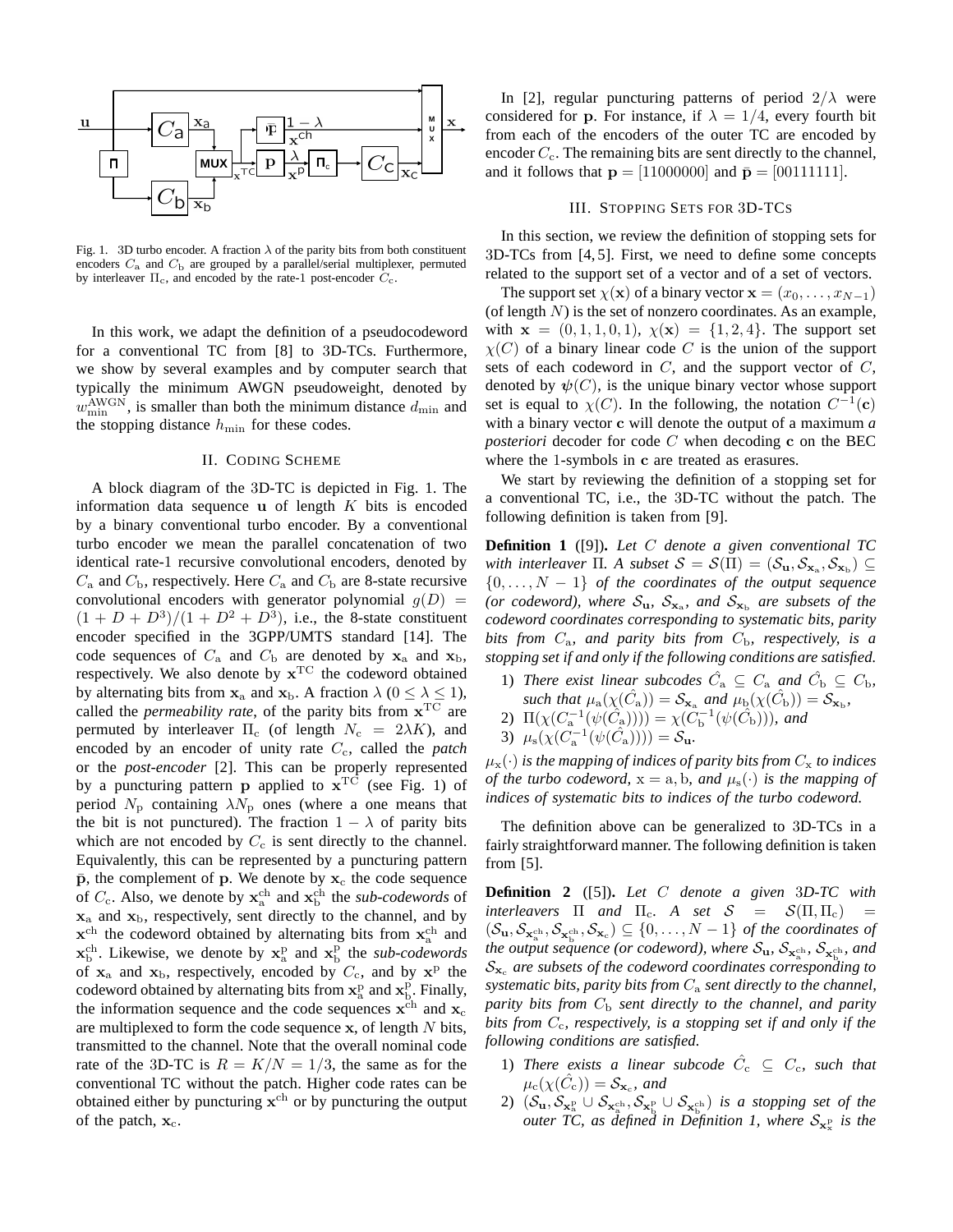$\mathfrak{set}$  of indices from  $\Pi^{-1}_{\operatorname{c}}(\chi(C^{-1}_{\operatorname{c}}(\psi(\hat{C}_{\operatorname{c}}))))$  corresponding *to parity bits from*  $C_x$ ,  $x = a$ , b.

 $\mu_c(\cdot)$  *is the mapping of indices of bits from the output of the inner encoder to indices of codewords of the* 3*D-TC.*

*The* size *of a stopping set* S *is its cardinality, and the size of the smallest nonempty stopping set is the stopping distance*  $h_{\min}$ .

#### IV. LP DECODING OF 3D-TCS

In this section, we consider relaxed LP decoding of 3D-TCs, adapting the relaxation proposed in [7] for conventional TCs to 3D-TCs.

Let  $T_x = T_x(V_x, E_x)$  denote the *information bit-oriented trellis* of  $C_x$ ,  $x = a, b, c$ , where the vertex set  $V_x$  partitions as  $V_{\rm x} = \bigcup_{t=0}^{I_{\rm x}} V_{\rm x,t}$ , which also induces the partition  $E_{\rm x}$  =  $\cup_{t=0}^{I_{\rm x}-1} E_{{\rm x},t}$  of the edge set  $E_{\rm x}$ , where  $I_{\rm x}$  is the trellis length of  $T_{\rm x}$ . In the following, the encoders  $C_{\rm x}$  (and their corresponding trellises  $T_x$ ) are assumed (with some abuse of notation) to be systematic, in the sense that the output bits are prefixed with the input bits. Thus,  $C_x$  is regarded as a rate-1/2 encoder, and the trellis  $T_x$  has an output label containing two bits, for  $x = a, b, c$ . Now, let  $e \in E_{x,t}$  be an arbitrary edge from the tth trellis section. The *i*th bit in the output label of  $e$  is denoted by  $c_i(e)$ ,  $i = 0, \dots, n_{x,t} - 1$ , the starting state of e as  $s^S(e)$ , and the ending state of e as  $s^E(e)$ . Define the polytope

$$
Q_{x} = \left\{ (\tilde{y}, f) \in [0, 1]^{N+2\lambda K} \times [0, 1]^{E_{x}} : \sum_{e \in E_{x}: s^{S}(e)=v} f_{e} = \sum_{e \in E_{x}: s^{E}(e)=v} f_{e}, \forall v \in V_{x,t}, t = 1, ..., I_{x} - 1, \sum_{e \in E_{x,0}} f_{e} = 1, \text{ and} \tilde{y}_{\rho_{x}(\phi_{x}(t,i))} = \sum_{e \in E_{x,t}: c_{i}(e)=1} f_{e}, t = 0, ..., I_{x} - 1, i = 0, ..., n_{x,t} - 1 \right\}
$$
\n(1)

where  $\phi_x(t, i) = \sum_{j=0}^{t-1} n_{x,j} + i$ , and  $\rho_x(\cdot)$  denotes the mapping of codeword indices of constituent encoder  $C_x$  to codeword indices of the overall codeword of the 3D-TC appended with the  $2\lambda K$  parity bits from encoders  $C_a$  and  $C_b$  which are sent to the patch.

Next, define the following projection onto the first  $N$ variables of  $\tilde{y}$ 

$$
\dot{\mathcal{Q}}_{\mathbf{x}} = \left\{ \mathbf{y} \in [0,1]^N : \exists \mathbf{f} \in [0,1]^{|E_{\mathbf{x}}|}, \hat{\mathbf{y}} \in [0,1]^{2\lambda K}, \text{ and } \left( (\mathbf{y}, \hat{\mathbf{y}}), \mathbf{f} \right) \in \mathcal{Q}_{\mathbf{x}} \right\}
$$

and the polytope

$$
\dot{\mathcal{Q}}_{\Pi,\Pi_c}=\dot{\mathcal{Q}}_a\cap\dot{\mathcal{Q}}_b\cap\dot{\mathcal{Q}}_c.
$$

Relaxed LP decoding (on a binary-input memoryless channel) of 3D-TCs can be described by the linear program

minimize 
$$
\sum_{l=0}^{N-1} \lambda_l y_l
$$
 subject to  $\mathbf{y} \in \dot{\mathcal{Q}}_{\Pi, \Pi_c}$  (2)

where

$$
\lambda_l = \log\left(\frac{\Pr\{r_l|c_l=0\}}{\Pr\{r_l|c_l=1\}}\right), l = 0,\ldots,N-1,
$$

 $c_l$  is the *l*th codeword bit, and  $r_l$  is the *l*th component of the received vector. If instead of  $\dot{Q}_{\Pi,\Pi_c}$  we use the convex hull of the codewords of the 3D-TC, then solving the linear program in (2) is equivalent to ML decoding.

The notion of a *proper* and C*-symmetric* polytope was introduced in [7, Ch. 4] where the author proved that the probability of error of LP decoding is independent of the transmitted codeword on a binary-input output-symmetric memoryless channel when the underlying code is linear and the polytope is proper and C-symmetric.

**Lemma 1.** *The polytope*  $\dot{\mathcal{Q}}_{\Pi,\Pi_c}$  *is proper, i.e.,*  $\dot{\mathcal{Q}}_{\Pi,\Pi_c} \cap$  ${0, 1}^N = C$  *and* C-symmetric, i.e., for any  $y \in \dot{Q}_{\Pi, \Pi_c}$  and  $\mathbf{c} \in \hat{C}$  *it holds that*  $|\mathbf{y}-\mathbf{c}| \in \dot{\mathcal{Q}}_{\Pi,\Pi_c}$ .

Lemma 1 can be proved using the same arguments as for a conventional TC. The formal proof is omitted for brevity.

When decoding 3D-TCs by solving the linear program in (2), a vertex point of the polytope  $\dot{Q}_{\Pi,\Pi_c}$  is always returned by the decoder. Furthermore, any vertex point is a pseudocodeword, and the pseudoweight on the AWGN channel of a nonzero pseudocodeword  $\omega$  is defined as [10, 11]

$$
w^{\text{AWGN}}(\boldsymbol{\omega}) = \frac{\left(\sum_{l=0}^{N-1} \omega_l\right)^2}{\sum_{l=0}^{N-1} \omega_l^2}.
$$

We can prove the following lemma.

**Lemma 2.** *Let* C *denote a given* 3*D-TC with interleavers* Π *and*  $\Pi_c$ *. For any pseudocodeword*  $\omega$ *, the support set*  $\chi(\omega)$  *of* ω *is a stopping set according to Definition 2. Conversely, for any stopping set*  $S = S(\Pi, \Pi_c)$  *of the 3D-TC there exists a pseudocodeword*  $\omega$  *with support set*  $\chi(\omega) = S$ .

As a consequence of Lemma 2, it follows that  $w_{\min}^{\text{AWGN}}$  of C is upper-bounded by the  $h_{\min}$  of C.

We remark that the  $d_{\min}$  can be computed exactly by solving the (integer) program in (2) with  $\lambda_l = 1$  for all l, with integer constraints on all the flow variables f in (1), i.e.,  $f_l \in \{0, 1\}$  for all *l*, and with the constraint  $\sum_{l=0}^{N-1} y_l \ge 1$  to avoid obtaining the all-zero codeword. The exact  $d_{\min}$  of 3D-TCs has not been computed before in the literature. For instance, in [3], only estimates of the  $d_{\min}$  were provided. Finally, note that the exact  $h_{\min}$  can be computed in a similar manner using *extended trellis modules* for  $T_x$  (see [9] for details).

#### V. NUMERICAL RESULTS

In this section, we present some numerical results when the interleaver pair  $(\Pi, \Pi_c)$  is taken from the set of all possible interleaver pairs, and when it is taken from the set of pairs of quadratic permutation polynomials (QPPs) over integer rings. Permutation polynomial based interleavers over integer rings for conventional TCs were first proposed by Sun and Takeshita in [15]. These interleavers are fully algebraic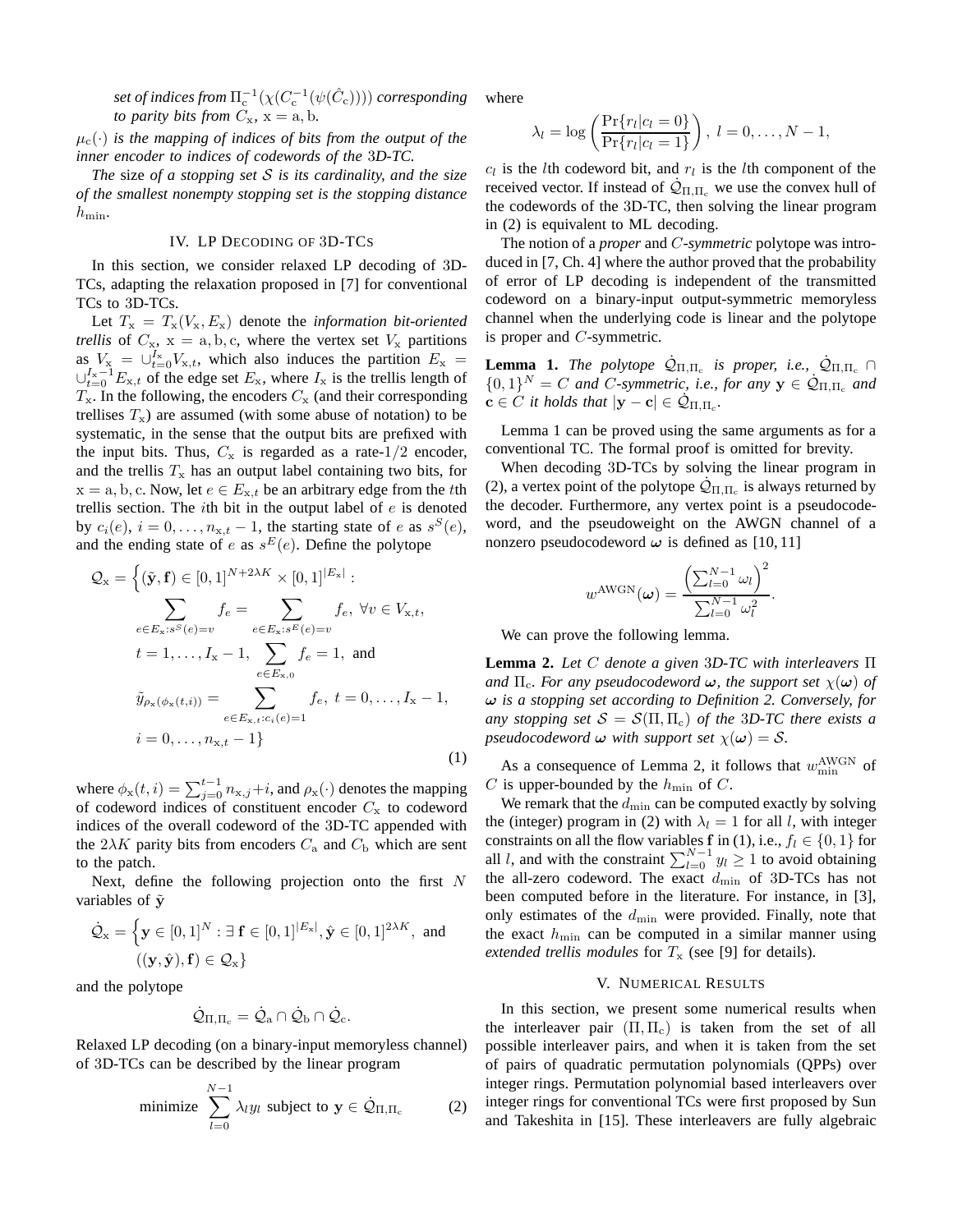

Fig. 2. Estimated  $w_{\min}^{\text{AWGN}}$ , using the algorithm from [13], adapted to 3*D-TCs, and exact* dmin *for* 3*D-TCs with* 100 *randomly selected pairs of interleavers (green plus signs) and with* 100 *randomly selected pairs of QPPbased interleavers (blue x-marks).*  $K = 128$  *and*  $R = 1/3$ .

and *maximum contention-free* [16], which makes them very suitable for parallel implementation in the turbo decoder. QPPbased interleavers for conventional TCs were recently adopted for the 3GPP LTE standard [17]. Finally, we remark that for all the results below,  $\lambda = 1/4$  and the regular puncturing pattern  $p = [11000000]$  are assumed. As shown in [3],  $\lambda = 1/4$  gives a suitable trade-off between performance in the waterfall and error floor regions.

#### A. Ensemble-Average Results for  $K = 128$  and  $R = 1/3$

In Fig. 2, we present the exact  $d_{\min}$  and an estimate of  $w_{\min}^{\text{AWGN}}$ , denoted by  $\hat{w}_{\min}^{\text{AWGN}}$ , of unpunctured 3D-TCs with  $K = 128$  and with 100 randomly selected pairs of interleavers  $(\Pi, \Pi_c)$  (green plus signs). The corresponding results with QPP-based interleaver pairs (and with no constraints on the inverse polynomials) are also displayed (blue x-marks). For all codes, except 11, the estimated  $w_{\min}^{\text{AWGN}}$  is at most equal to the  $d_{\text{min}}$ . The minimum AWGN pseudoweight  $w_{\text{min}}^{\text{AWGN}}$ was estimated using the algorithm from [13], adapted to 3D-TCs, with an SNR of 2.0 dB and 500 evaluations of the algorithm, while the  $d_{\min}$  was computed exactly by solving (2), augmented with the constraint  $\sum_{l=0}^{N-1} y_l \geq 1$  (to avoid obtaining the all-zero codeword), with integer constraints on the flow variables f in (1). Note that when the  $d_{\min}$  is strictly smaller than the estimated  $w_{\min}^{\text{AWGN}}$ , the estimation algorithm from [13] was unsuccessful, since  $w_{\min}^{\text{AWGN}}$  is upper-bounded by the  $d_{\min}$  (see Lemma 2). From the figure, we observe that QPPs give in general better codes, and that  $w_{\min}^{\text{AWGN}}$  is strictly lower than the  $d_{\min}$  for most codes when the  $d_{\min}$  is large.

## B. Exhaustive/Random Search Optimizing  $w_{\text{min}}^{\text{AWGN}}$

In this subsection, we present the results of a computer search for pairs of QPPs with a quadratic inverse for  $K = 128$ and 256 for unpunctured  $R = 1/3$  3D-TCs. The objective of the search was to find pairs of QPPs giving a large  $w_{\text{min}}^{\text{AWGN}}$ , estimated using the algorithm from [13], adapted to 3D-TCs, with an SNR of 1.7 dB and 500 evaluations of



Fig. 3. *Exact*  $d_{\text{min}}$  (red circles), exact  $h_{\text{min}}$  (green x-marks), and  $\hat{w}_{\text{min}}^{\text{AWGN}}$ *(blue plus signs) of the* 75 *best (in terms of*  $\hat{w}_{\text{min}}^{\text{AWGN}}$ ) QPP-based interleaver *pairs for the 3D-TC with input block length*  $K = 128$  *and code rate*  $R = 1/3$ *.* 

the algorithm. To speed up the search, an adaptive threshold on the minimum AWGN pseudoweight  $w_{\min}^{\text{AWGN}}$  was set in the search, in the sense that if a pseudocodeword of AWGN pseudoweight smaller than the threshold was found, then this particular candidate pair of QPPs was rejected.

For  $K = 128$ , we performed an exhaustive search over the entire class of pairs of QPPs (with a quadratic inverse). In Fig. 3, we plot the exact  $d_{\min}$  (red circles), the exact  $h_{\min}$ (green x-marks), and  $\hat{w}_{\text{min}}^{\text{AWGN}}$  (blue plus signs) of the 75 3D-TCs with the best  $\hat{w}_{\min}^{\text{AWGN}}$ . For each point in the figure, the  $x$ -coordinate is the sample index (the results are ordered by increasing  $d_{\min}$ ), while the y-coordinate is either the exact  $d_{\min}$ , the exact  $h_{\min}$  or  $\hat{w}_{\min}^{\text{AWGN}}$ . From the figure, we observe that the best  $w_{\min}^{\text{AWGN}}$  (which is at most 30.2139), is strictly smaller than the best possible  $d_{\min}/h_{\min}$ . The best possible  $d_{\text{min}}$  was established to be 38 (exhaustive search), and for this particular code the exact  $h_{\text{min}}$  is 36.

For  $K = 256$ , only a partial search has been conducted. The largest value for  $\hat{w}_{\text{min}}^{\text{AWGN}}$  found in the search is 42.9650 after taking approximately 100000 samples from the search space.

#### *C. Exhaustive/Random Search Optimizing*  $d_{\text{min}}$

We also performed an exhaustive/random search for pairs of QPPs with a quadratic inverse for selected values of  $K$  for unpunctured  $R = 1/3$  3D-TCs. For  $K = 128, 160, 192,$  and 208, the search was exhaustive, in the sense that each pair of interleavers was looked at. The objective function in the search was the  $d_{\text{min}}$ , which was estimated using the triple impulse method [18]. The results are given in Table I for selected values of K, where  $f(x) = f_1x + f_2x^2 \pmod{K}$ generates the TC interleaver,  $\tilde{f}(x) = \tilde{f}_1 x + \tilde{f}_2 x^2 \pmod{N_c}$ generates the permutation in the patch, and  $\hat{d}_{\text{min}}$ ,  $\hat{d}_{\text{min}}^{\text{LB}}$ , and  $\hat{w}_{\text{min}}^{\text{AWGN}}$  denote the estimated  $d_{\text{min}}$ , a lower bound on the  $d_{\text{min}}$ based on an ensemble analysis, and the estimated  $w_{\text{min}}^{\text{AWGN}}$ , respectively. The minimum AWGN pseudoweight  $w_{\min}^{\text{AWGN}}$  was estimated using the algorithm from [13], adapted to 3D-TCs, with SNR and number of evaluations of the algorithm given in the tenth and the eleventh column of the table, respectively.